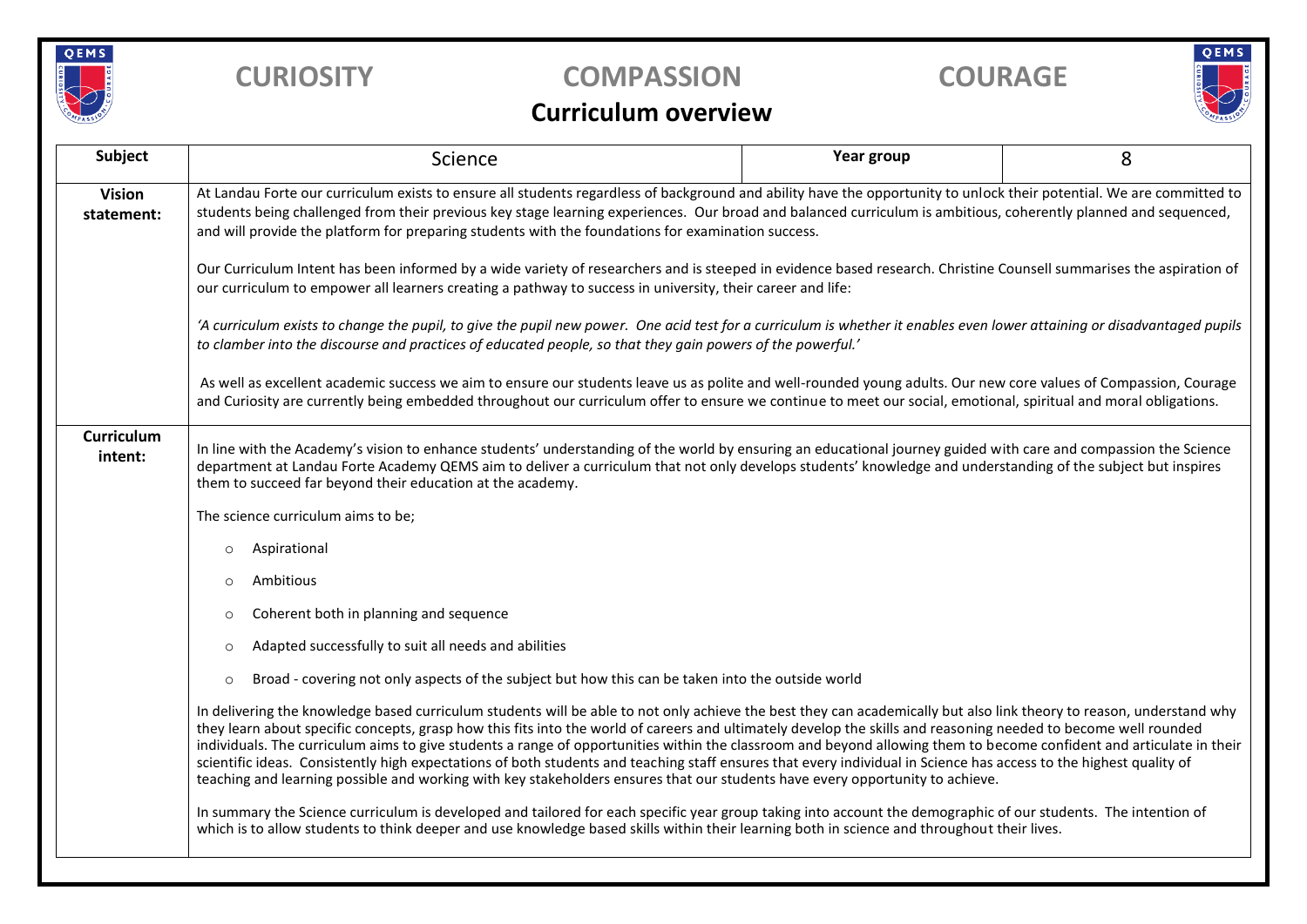| QEMS                                                 | <b>CURIOSITY</b>                                                                                                                                                                                                                                                                                                                                                                                                                                                                                                                                                                                                                                                                                                                                                                                                                                                                                                                                                                                                                                                                                                                                                                                     | <b>COMPASSION</b>                                                                                                                                                    | <b>COURAGE</b> | QEMS |  |  |
|------------------------------------------------------|------------------------------------------------------------------------------------------------------------------------------------------------------------------------------------------------------------------------------------------------------------------------------------------------------------------------------------------------------------------------------------------------------------------------------------------------------------------------------------------------------------------------------------------------------------------------------------------------------------------------------------------------------------------------------------------------------------------------------------------------------------------------------------------------------------------------------------------------------------------------------------------------------------------------------------------------------------------------------------------------------------------------------------------------------------------------------------------------------------------------------------------------------------------------------------------------------|----------------------------------------------------------------------------------------------------------------------------------------------------------------------|----------------|------|--|--|
| <b>Threshold</b><br><b>Concepts (TCs):</b>           | Health and lifestyle<br>1.<br>Motion and pressure<br>2.<br>The Periodic Table<br>3.<br>Adaptation and Inheritance<br>4.<br><b>Separating Techniques</b><br>5.<br>Energy<br>6.<br>Respiration<br>7.<br><b>Earth Structure</b><br>8.<br>Photosynthesis<br>9.<br>10. Metals and their Reactions                                                                                                                                                                                                                                                                                                                                                                                                                                                                                                                                                                                                                                                                                                                                                                                                                                                                                                         |                                                                                                                                                                      |                |      |  |  |
|                                                      | 11. Electricity and Electromagnetism                                                                                                                                                                                                                                                                                                                                                                                                                                                                                                                                                                                                                                                                                                                                                                                                                                                                                                                                                                                                                                                                                                                                                                 |                                                                                                                                                                      |                |      |  |  |
| <b>KS2 National</b><br><b>Curriculum</b><br>summary: | The principal focus of science teaching in upper key stage 2 is to enable pupils to develop a deeper understanding of a wide range of scientific ideas. They should do<br>this through exploring and talking about their ideas; asking their own questions about scientific phenomena; and analysing functions, relationships and interactions<br>more systematically. At upper key stage 2, they should encounter more abstract ideas and begin to recognise how these ideas help them to understand and predict<br>how the world operates. They should also begin to recognise that scientific ideas change and develop over time. They should select the most appropriate ways to<br>answer science questions using different types of scientific enquiry, including observing changes over different periods of time, noticing patterns, grouping and<br>classifying things, carrying out comparative and fair tests and finding things out using a wide range of secondary sources of information. Pupils should draw<br>conclusions based on their data and observations, use evidence to justify their ideas, and use their scientific knowledge and understanding to explain their findings. |                                                                                                                                                                      |                |      |  |  |
|                                                      | Pupils should read, spell and pronounce scientific vocabulary correctly.<br><b>Working scientifically</b>                                                                                                                                                                                                                                                                                                                                                                                                                                                                                                                                                                                                                                                                                                                                                                                                                                                                                                                                                                                                                                                                                            |                                                                                                                                                                      |                |      |  |  |
|                                                      |                                                                                                                                                                                                                                                                                                                                                                                                                                                                                                                                                                                                                                                                                                                                                                                                                                                                                                                                                                                                                                                                                                                                                                                                      |                                                                                                                                                                      |                |      |  |  |
|                                                      | content:                                                                                                                                                                                                                                                                                                                                                                                                                                                                                                                                                                                                                                                                                                                                                                                                                                                                                                                                                                                                                                                                                                                                                                                             | During years 5 and 6, pupils should be taught to use the following practical scientific methods, processes and skills through the teaching of the programme of study |                |      |  |  |
|                                                      |                                                                                                                                                                                                                                                                                                                                                                                                                                                                                                                                                                                                                                                                                                                                                                                                                                                                                                                                                                                                                                                                                                                                                                                                      | planning different types of scientific enquiries to answer questions, including recognising and controlling variables where necessary                                |                |      |  |  |
|                                                      |                                                                                                                                                                                                                                                                                                                                                                                                                                                                                                                                                                                                                                                                                                                                                                                                                                                                                                                                                                                                                                                                                                                                                                                                      | taking measurements, using a range of scientific equipment, with increasing accuracy and precision, taking repeat readings when appropriate                          |                |      |  |  |
|                                                      | $\bullet$                                                                                                                                                                                                                                                                                                                                                                                                                                                                                                                                                                                                                                                                                                                                                                                                                                                                                                                                                                                                                                                                                                                                                                                            | recording data and results of increasing complexity using scientific diagrams and labels, classification keys, tables, scatter graphs, bar and line graphs           |                |      |  |  |
|                                                      |                                                                                                                                                                                                                                                                                                                                                                                                                                                                                                                                                                                                                                                                                                                                                                                                                                                                                                                                                                                                                                                                                                                                                                                                      | using test results to make predictions to set up further comparative and fair tests                                                                                  |                |      |  |  |
|                                                      | written forms such as displays and other presentations                                                                                                                                                                                                                                                                                                                                                                                                                                                                                                                                                                                                                                                                                                                                                                                                                                                                                                                                                                                                                                                                                                                                               | reporting and presenting findings from enquiries, including conclusions, causal relationships and explanations of and a degree of trust in results, in oral and      |                |      |  |  |
|                                                      | ٠                                                                                                                                                                                                                                                                                                                                                                                                                                                                                                                                                                                                                                                                                                                                                                                                                                                                                                                                                                                                                                                                                                                                                                                                    | identifying scientific evidence that has been used to support or refute ideas or arguments                                                                           |                |      |  |  |
|                                                      |                                                                                                                                                                                                                                                                                                                                                                                                                                                                                                                                                                                                                                                                                                                                                                                                                                                                                                                                                                                                                                                                                                                                                                                                      |                                                                                                                                                                      |                |      |  |  |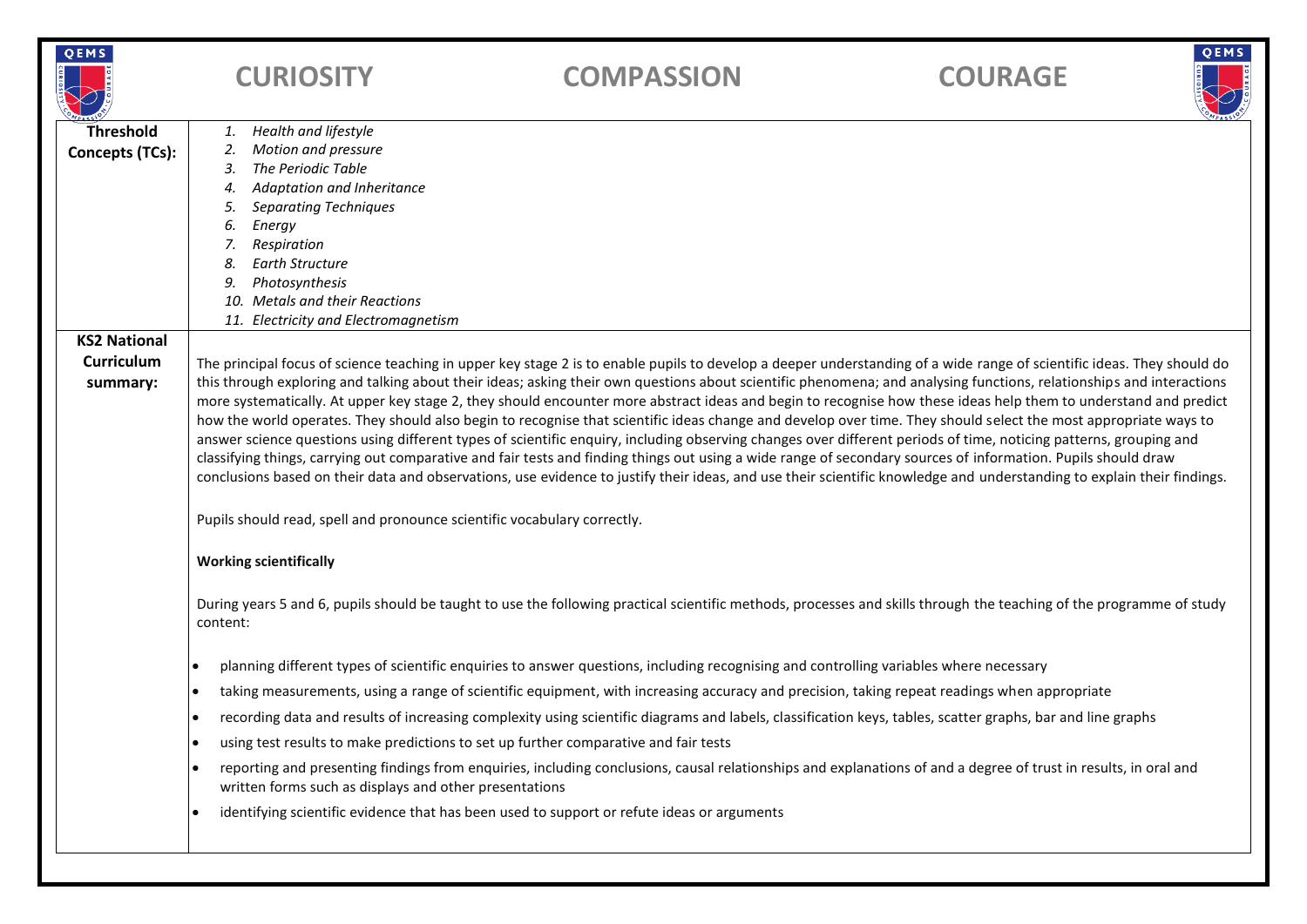| QEMS                             | <b>CURIOSITY</b>                                                                                                                                                                                                       |                                 | <b>COMPASSION</b>    |                     | <b>COURAGE</b> | QEMS                 |
|----------------------------------|------------------------------------------------------------------------------------------------------------------------------------------------------------------------------------------------------------------------|---------------------------------|----------------------|---------------------|----------------|----------------------|
|                                  | <b>Topics covered:</b><br>Animals Including Humans, Everyday Materials (Properties and Changes of Materials), Living Things and their Habitats, Light, Forces and Magnets, Electricity, Earth<br>and Space, Evolution. |                                 |                      |                     |                |                      |
| Learner skills:                  | Critical thinking                                                                                                                                                                                                      | Organisation                    | Collaboration        | Adaptability        | Oracy          | Self-quizzing        |
|                                  | <b>CRITICAL THINKING</b>                                                                                                                                                                                               | $\oplus$<br><b>ORGANISATION</b> | <b>COLLABORATION</b> | <b>ADAPTABILITY</b> | <b>ORACY</b>   | <b>SELF QUIZZING</b> |
|                                  | Term 6 Jun-Jul                                                                                                                                                                                                         |                                 |                      |                     |                |                      |
| <b>The Big</b><br>Question       | What is science?                                                                                                                                                                                                       |                                 |                      |                     |                |                      |
| <b>Big picture</b><br>questions: | Does all electricity come from a plug socket?                                                                                                                                                                          |                                 |                      |                     |                |                      |
| Content<br>(Linked to TCs):      | Electricity and electromagnetism<br>Static<br>$\bullet$<br>electricity<br>Current<br>$\bullet$<br>electricity<br>Resistance<br>$\bullet$<br>Magnetism<br>$\bullet$<br>Electromagnets<br>$\bullet$                      |                                 |                      |                     |                |                      |
| Vocabulary<br>Instruction:       | Electricity, Static, Charge, Positive, Negative, Current, Voltage, Electron, Resistance, Magnetism, Pole, Attract, Repel, Electromagnet, Solenoid                                                                      |                                 |                      |                     |                |                      |